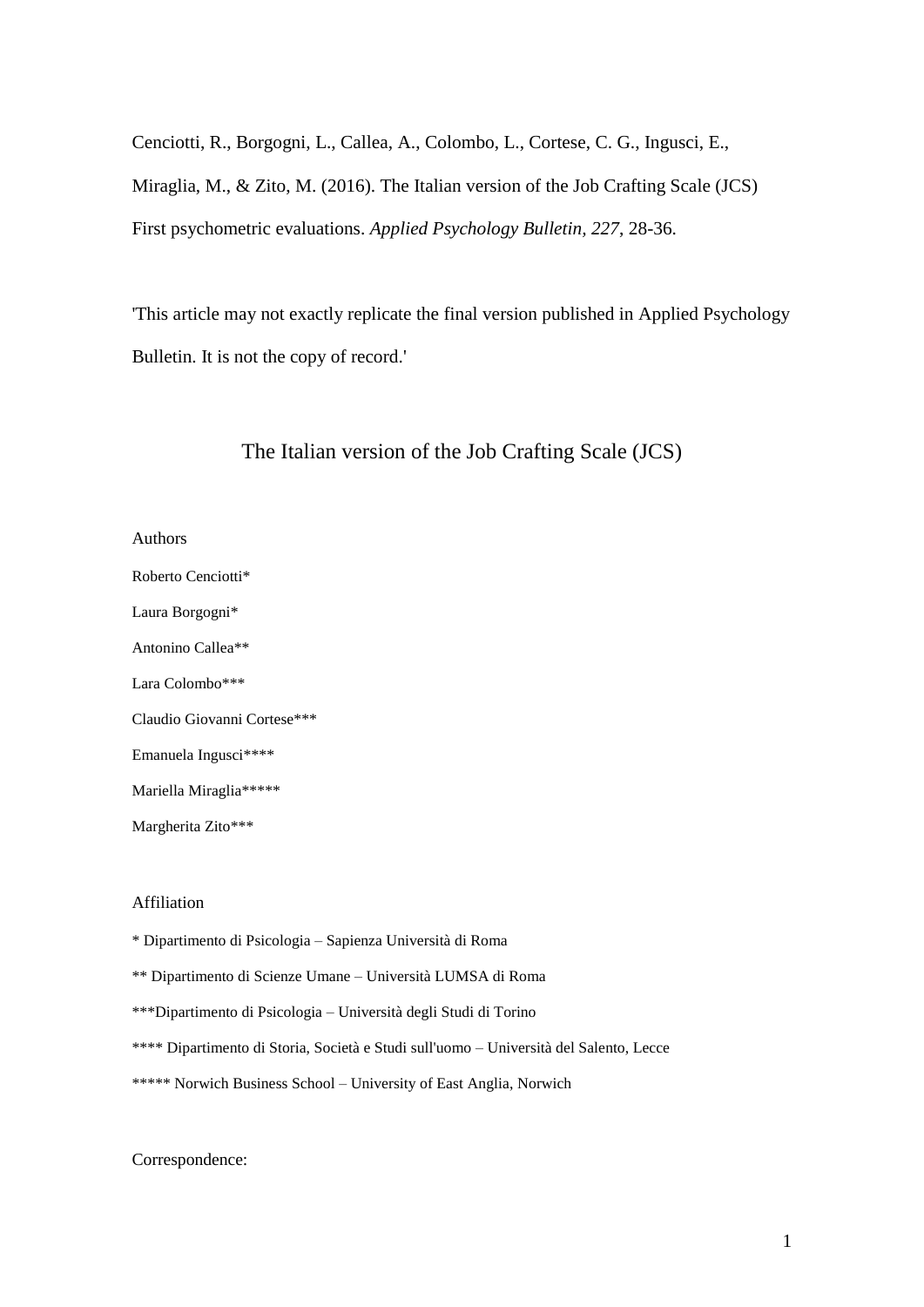prof. Claudio G. Cortese Università degli Studi di Torino Dipartimento di Psicologia Via Verdi 10 – 10124 TORINO e-mail [claudio.cortese@unito.it](mailto:claudio.cortese@unito.it) tel. 011/6702040

*Experiences and Tools*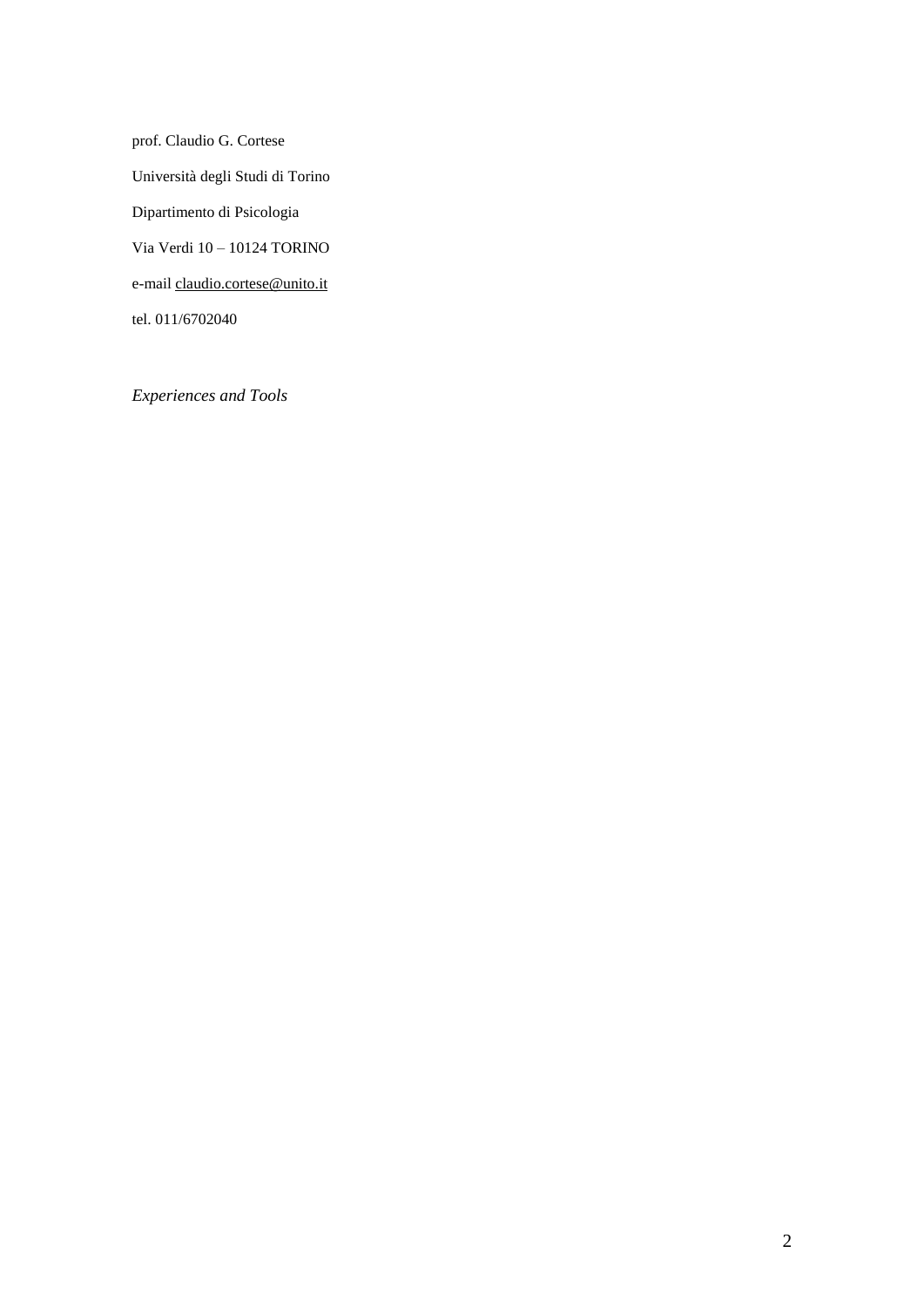## The Italian version of the Job Crafting Scale (JCS)

First psychometric evaluations

#### **Summary**

**Introduction** Job crafting refers to actions carried out by workers in order to bring their job demands and job resources at a preferred level. Crafting behaviors are measured by the Dutch Job Crafting Scale (JCS). The Italian version of the JCS includes the following three positive factors: increasing structural job resources, social job resources and challenging job demands.

**Methods** To assess the factorial validity of the scale, an exploratory factor analysis (N=311) and confirmatory factor analyses (N=410) were performed. Convergent and criterion validity were investigated through correlations with other variables.

**Results** Factor analyses showed a good three-factor structure, in line with the literature. Moreover, as expected, job crafting behaviors were correlated with work self-efficacy, work engagement and job performance.

**Conclusions** Results suggest that the Italian version of the JCS can be reliably used to measure job crafting.

**Keywords**: job crafting, job demands-resources model, scale adaptation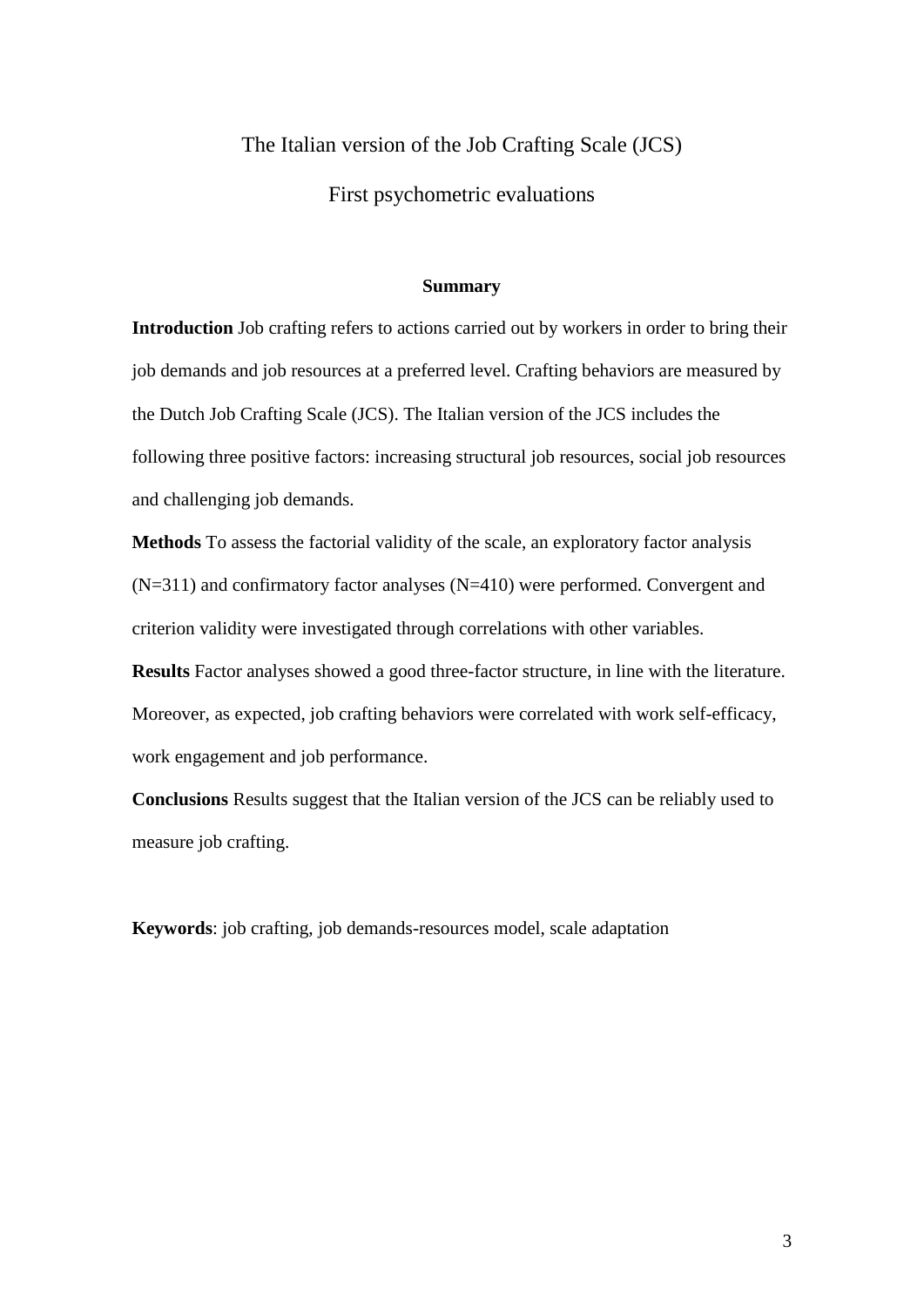# The Italian version of the Job Crafting Scale (JCS) First psychometric evaluations

#### **Introduction**

During the last decades, the economic global crisis has modified the labour market and forced companies to improve their abilities and know-how to be more competitive. These constant and rapid changes have directly and indirectly involved workers and organizations (Callea, Urbini, Ingusci, & Chirumbolo, 2014), and required them greater flexibility and stronger personal initiative. In this scenario, it has become more urgent to develop and improve new strategies to facilitate individuals' successful coping with the turbulent context. These strategies can be implemented by managers, through interventions aimed at adapting the organization to external modifications (Petrou, 2013; Petrou, Demerouti, & Häfner, 2015), but also generated by the employees themselves. Indeed, research (e.g. Van den Heuvel, Demerouti, Bakker, & Schaufeli, 2010) has shown that workers are able to assume a proactive role in remolding their work activities and crafting their job, to activate the desired changes. Therefore, job crafting results of critical importance because it can represent an individual strategy to promote the best conditions for the future. According to Tims, Bakker, and Derks (2012), job crafting involves self-initiated changes and behaviors that employees perform in order to adjust their jobs with their preferences, motivations and needs. The authors (Tims et al., 2012) inscribe the concept within the job demandsresources (JD-R) theoretical framework, which considers two broad classes of processes at work (job demands and job resources) in the development of well-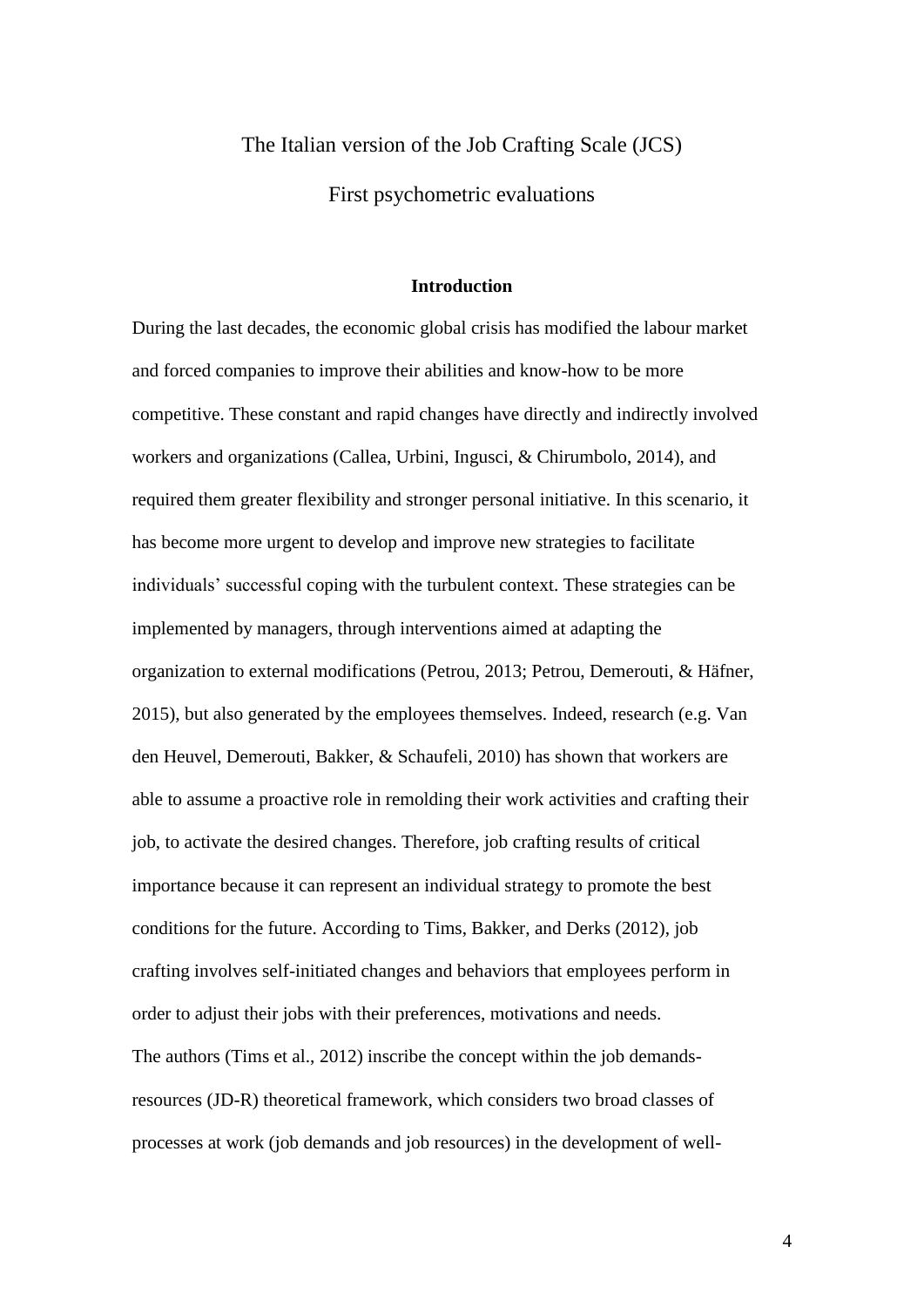being and performance (Bakker & Demerouti, 2014). On the one hand, job demands are those aspects of the job that require a physical and psychological (cognitive or emotional) effort. Examples of job demands are heavy workload, emotionally demanding interactions with others, or high responsibility. Considering their effects on workers' job outcomes, job demands can be distinguished between challenging demands (i.e., obstacles that workers have to overcome to learn and achieve goals) and hindering demands (i.e., needless requests that impede worker's personal growth and goal achievement) (Bakker & Sanz-Vergel, 2013). On the other hand, job resources are those aspects of the job that are functional to achieve work goals, reduce the physiological and psychological cost associated to job demands, and increase skills learning and development. Examples of job resources are job autonomy or performance feedback.

In this perspective, job crafting is defined as the changes that employees may make to balance their job demands and job resources with their personal abilities and needs (Tims & Bakker, 2010; Tims et al., 2012). Within this conceptualization, Tims et al. (2012) proposed three broaden dimensions of job crafting: increasing job resources, increasing challenging job demands and decreasing hindering job demands. Increasing job resources can result in both positive organizational and individual outcomes, such as work engagement and job satisfaction (Zito, Cortese, & Colombo, 2015). Furthermore, optimizing job resources may enhance individual well-being, because they allow employees to protect themselves from exhaustion, sustain their existing resources, and achieve expected outcomes, in line with the Conservation of Resources (COR) theory (Petrou et al., 2015). Increasing challenging job demands can enable individuals to pursue more difficult goals,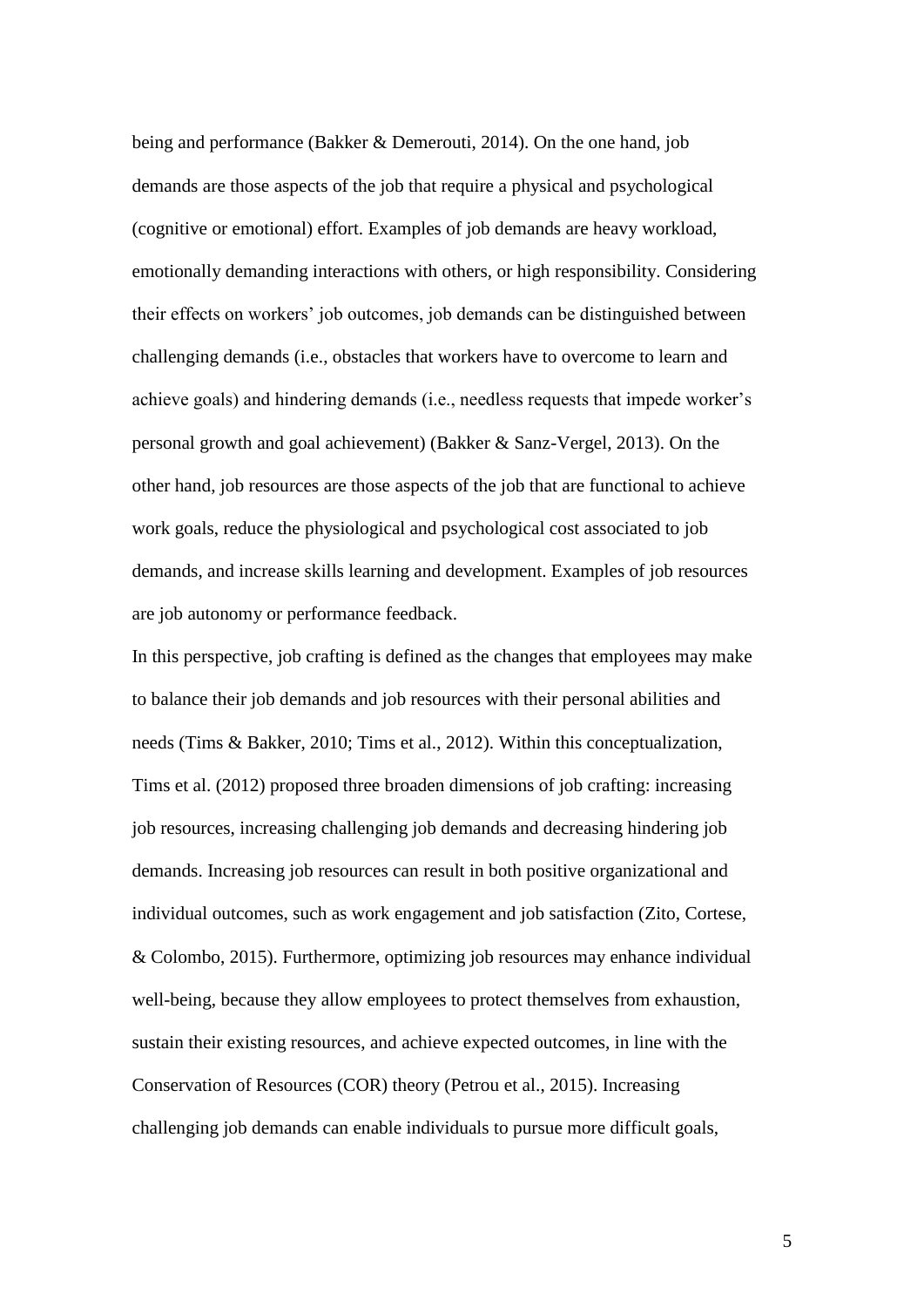improve their skills, and avoid boring jobs or repetitive tasks that can reduce the energy and effort at work. Finally, decreasing hindering job demands depicts those employees' behaviors aimed at reducing the emotionally, mentally and physically demanding aspects of the job (e.g., relational stressors) that can limit them in achieving their performance (Petrou, Demerouti, Peeters, Schaufeli, & Hetland, 2012). All in all, crafting behaviors represent a very promising strategy to foster employee-organization fit as well as organizational effectiveness. From an empirical standpoint, job crafting is measured by the Dutch Job Crafting Scale (JCS) developed by Tims et al. (2012). To test the psychometric characteristics of the JCS, the authors conducted three separate studies in the Netherlands (total sample  $N= 1.181$ ). In study 1, they performed an explorative test on the initial 42 items of the JCS and found a four-factor structure instead of the proposed three-factor one, after deleting 21 items with low or ambiguous factor loadings. Study 2 confirmed this four-factor structure on the remaining 21 items. The broader dimension "increasing job resources" was split in two sub-dimensions: (a) structural job resources, referred to organizational resources (e.g., opportunities for development, autonomy and variety), and (b) social job resources, referred to support from colleagues or supervisors (e.g., social support, feedback and coaching). With regard to convergent validity, increasing structural job resources, increasing social job resources and increasing challenging job demands correlated positively with proactive personality and personal initiative (considered as active constructs) and negatively with cynicism (considered, indeed, as an inactive construct), while decreasing hindering job demands showed a positive and significant correlation only with cynicism. Study 3 examined the criterion validity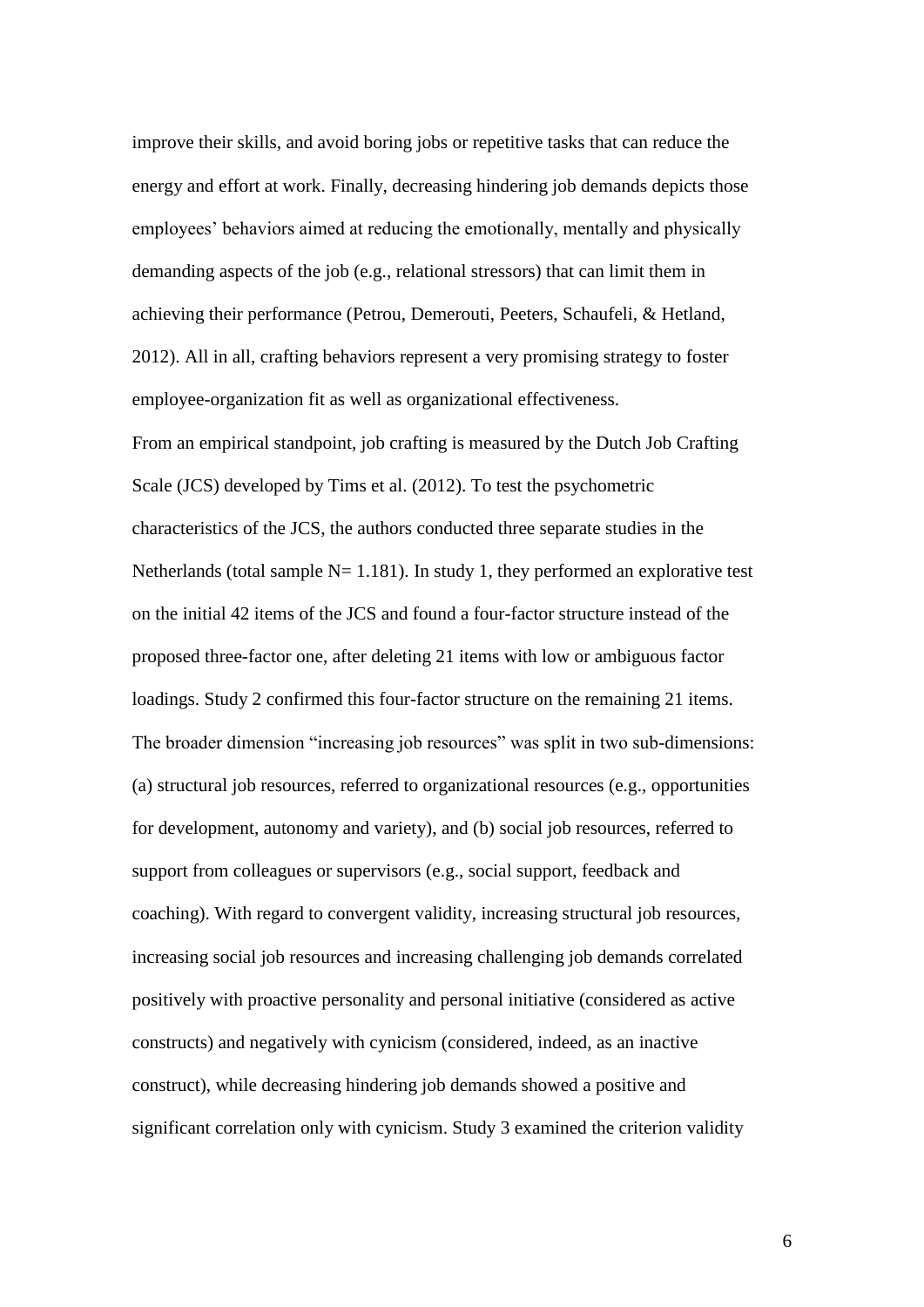of the scale and reported that increasing structural job resources, increasing social job resources and increasing challenging job demands were positively correlated with work engagement, employability and performance, while decreasing hindering job demands was not significantly associated with any of these variables. In this sense, the study (Tims et al., 2012) revealed an evident difference between the first three factors of JCS on the one hand, which are oriented toward a positive direction of *increasing* (job resources and challenging demands), and the fourth factor on the other hand, which is oriented toward a direction of *reducing* (hindering demands). The latter dimension, in fact, showed a peculiar pattern of correlations with outcome variables, different from the that of the *increasing* dimensions. In a study by Bakker, Tims, and Derks (2012), which examined the role of proactive personality in predicting work engagement and job performance, job crafting was operationalized through the three increasing factors (thus, excluding the behaviors related to decreasing hindering job demands), resulting in a variable that mediates the relationship between proactive personality and work engagement. A further recent study (Tims, Bakker, & Derks, 2015) confirmed the difference between the increasing and decreasing dimensions. Indeed, only decreasing hindering job demands did not correlate with work engagement and OCB nor it lead to motivation.

#### *Aims*

Based on the aforementioned literature, the present study aims to provide a first psychometric evaluation of the Italian version of the JCS, including the three job crafting dimensions oriented in the positive direction of "increasing": increasing structural job resources, increasing social job resources, and increasing challenging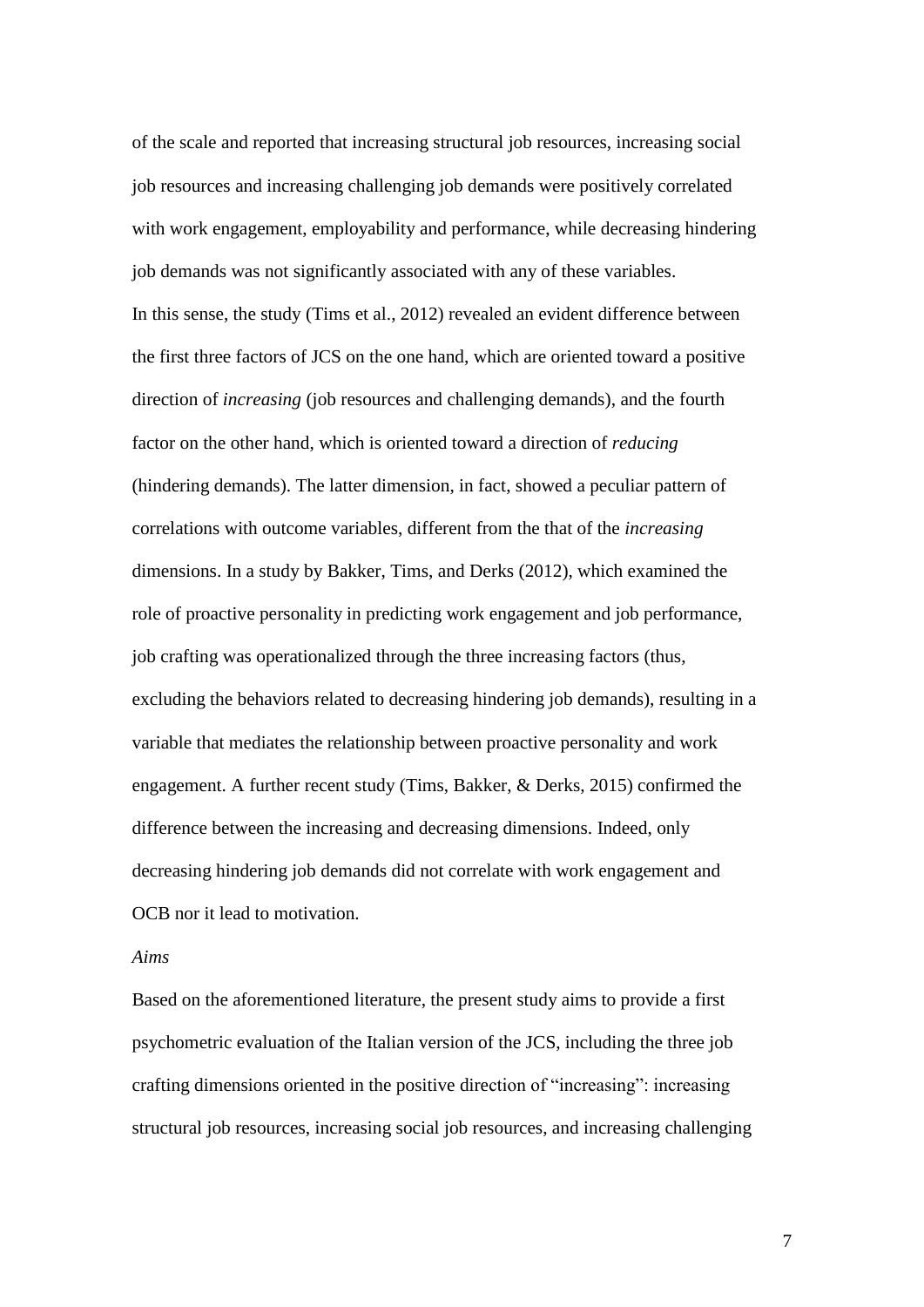job demands. This general purpose will be declined in three specific aims: (1) to test the factorial validity and reliability of the Italian JCS; (2) to investigate its convergent validity, by analyzing the relation between job crafting and work selfefficacy, representing individual proactivity (see Tims et al., 2012); (3) to analyze the criterion validity, by exploring the relations of crafting behaviors with work engagement and job performance, in line with Tims et al. (2012).

A contribution to the validation of the Italian JCS seems necessary in light of the lack, to our knowledge, of an Italian job crafting measure. Therefore, the present study can fill the gap and promote in Italy more empirical research on the dynamics and consequences of job crafting.

#### **Methods**

#### *Participants*

To perform an exploratory factor analysis and a confirmatory factor analysis, two heterogeneous samples of Italian workers were used for the research. The first sample was composed by 311 participants from several organizations: 51.4% female, average age 40 years ( $SD = 11.4$ ), average seniority 12 years ( $SD = 10.4$ ). The second sample included 410 participants from a large service organization: 51.1% male, average age 44 years  $(SD = 9.6)$ , average seniority 14 years  $(SD = 14.3)$ .

#### *Measures*

JOB CRAFTING. We used the Italian version of the JCS, consisting of the three increasing dimensions (Bakker et al., 2012): increasing structural job resources (five items, e. g. "I try to develop my capabilities"), increasing social job resources (five items, e. g. "I ask my supervisor to coach me") and increasing challenging job demands (five items, e. g. "When an interesting project comes along, I offer myself proactively as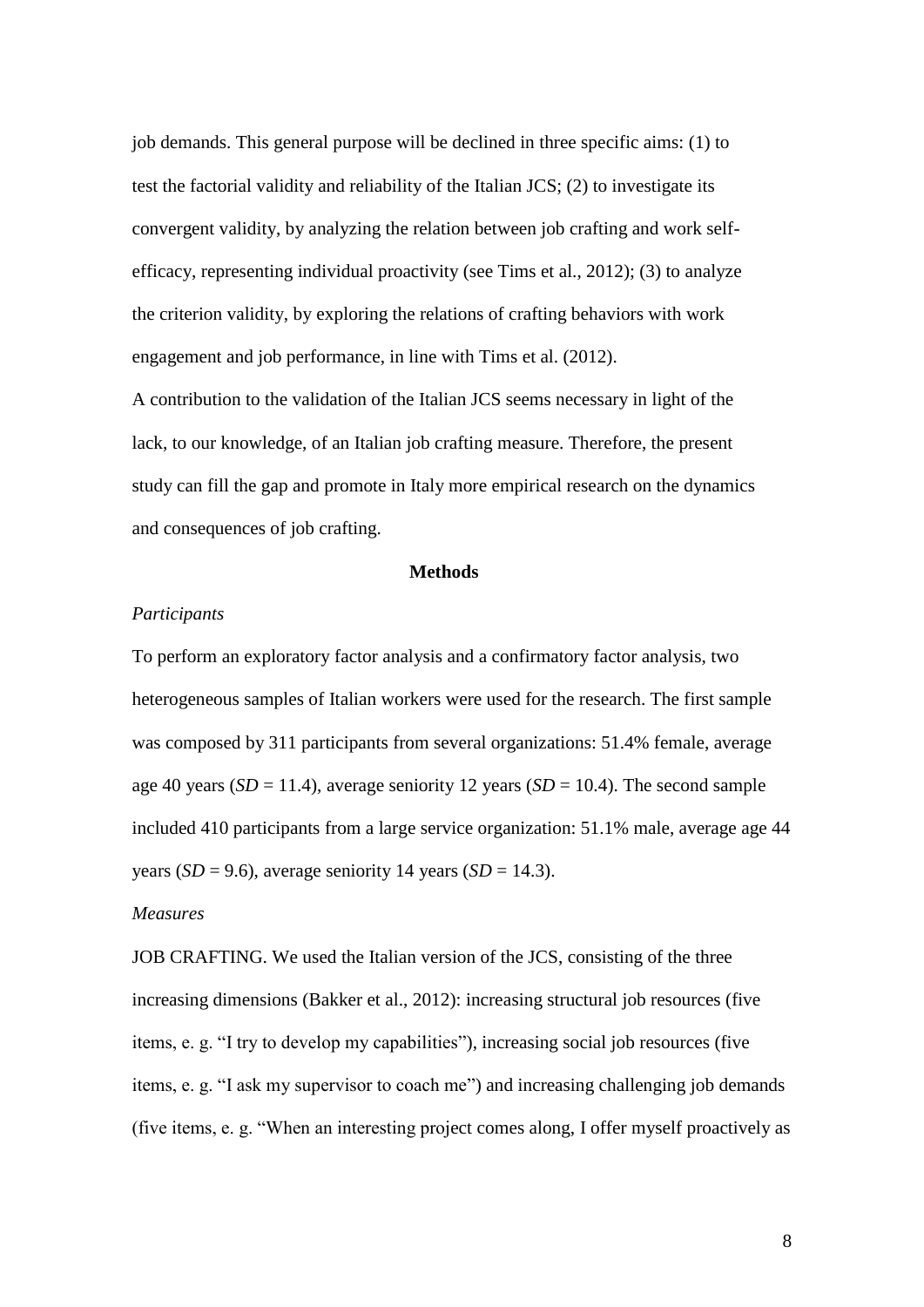project co-worker"), for a total of 15 items. All items were translated (from English to Italian) and back-translated (from Italian to English) with the help of an English mother tongue speaker. The result was a good correspondence between items. The investigation of validity and reliability of the scale is an aim of the present study. Items were measured on a 7-point frequency scale, ranging from 1 = *Never* to 7 = *Always*. WORK SELF-EFFICACY. We used a monofactorial work self-efficacy scale created and validated in the Italian context (Borgogni, Dello Russo, Petitta, & Vecchione, 2010). The scale consists of seven statements assessing the beliefs of being able to handle job responsibilities, challenging situations and coordination with colleagues (e.g. "In my work I am confident I can generate new ideas in order to deal with organizational demands",  $\alpha$  = .92). The statements were measured on a 7-point scale, ranging from 1 = *Cannot do at all* to 7 = *Highly certain can do*.

WORK ENGAGEMENT. We used the validated Italian version of the UWES-9 (Balducci, Fraccaroli, & Schaufeli, 2010). The scale entails three factors: vigor, measured by three items (e.g. "At my work, I feel bursting with energy",  $\alpha$  = .83); dedication, measured by three items (e.g. "I'm proud of the work that I do",  $\alpha$  = .83); and absorption, also measured by three items (e.g. "I am immersed in my job",  $\alpha = .71$ ). Items were answered using a 7-point frequency scale, ranging from 1 = *Never* to 7 = *Always*).

JOB PERFORMANCE RATINGS. Supervisors rated their employees' performance through the company's established performance appraisal system. This instrument, developed by the HR department of the organization, assesses performance as a general, unidimensional measure. Employees' performance was measured on a 10-point scale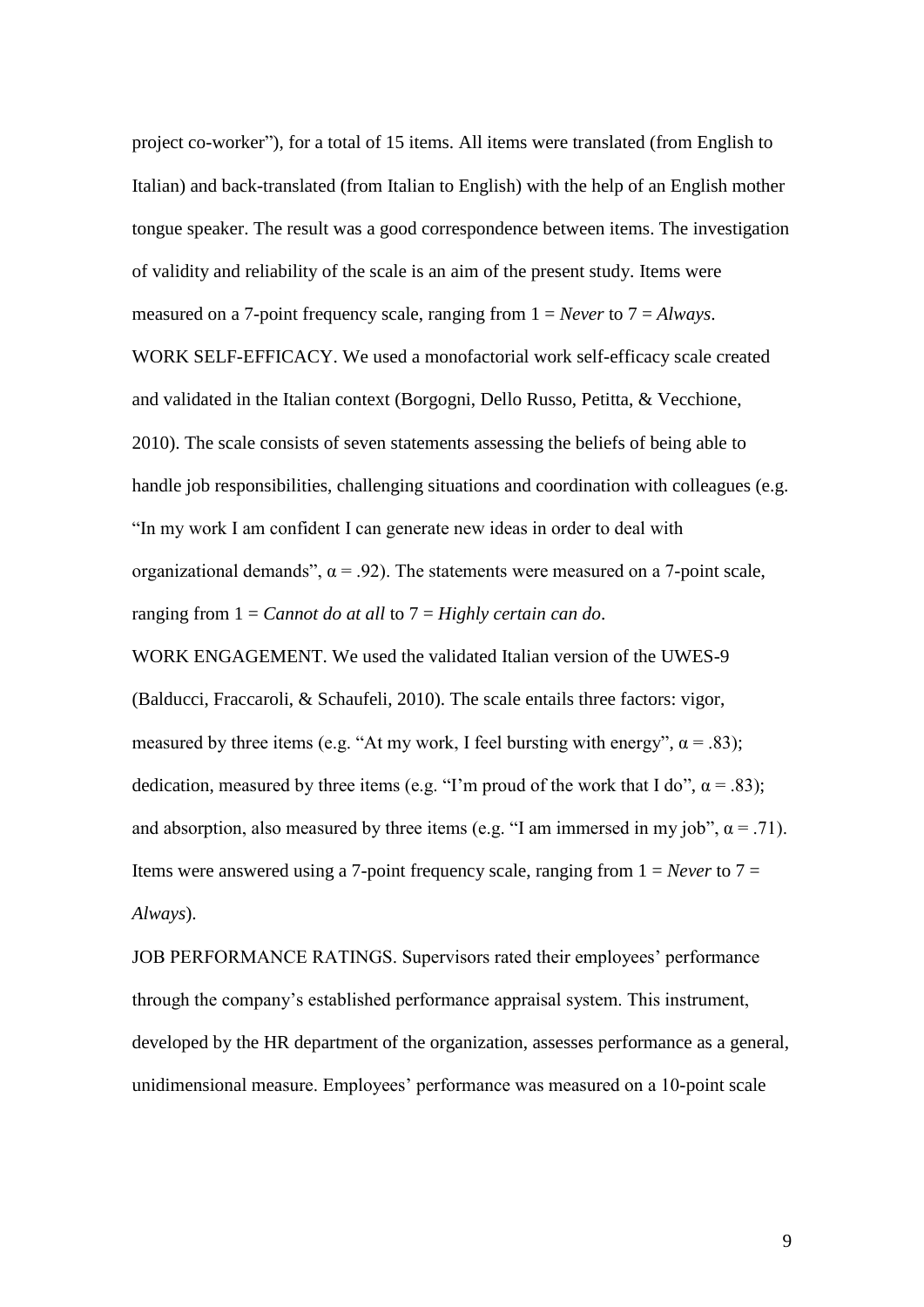(labels: 1 = *Inadequate*; 2-3 = *Improvable*; 4-6 = *Average*; 7-9 = *Elevated*; 10 = *Beyond expectations*).

#### *Procedure*

Part of the data on the Italian JCS was collected through a paper-and-pencil questionnaire in the first sample. Afterwards, the second sample filled in an online questionnaire that measured job crafting, work self-efficacy and work engagement. Participation in the study was voluntary, and a cover letter informed participants about how to complete the paper-and-pencil or online questionnaires (for the first and second samples, respectively) and about data confidentiality. Moreover, for the second sample, supervisory performance ratings were provided at the end of the year by the Human Resource (HR) department of the organization. In order to match the answers provided by each employee with his/her performance ratings, the HR department assigned a code to each participant. The code was used to log in and respond to the online questionnaire. In this way, the HR department knew the name of the employee, his/her code, and the performance rating, but did not know the answers to the questionnaire, whereas the research team knew the code, the answers to the questionnaire, and the performance rating provided by the company, but not the name of employee.

#### *Data analysis*

To assess the factorial validity of the Italian JCS (aim 1), first an exploratory factor analysis (EFA) was performed on the first sample through SPSS 20.Principal Axis Factoring extraction method and Promax rotation were used (Kaiser's normalization), since factors were expected to correlate.

Reliability analyses (corrected item-total correlations and Cronbach's alphas) and confirmatory factor analyses (CFA) were performed on the second sample, using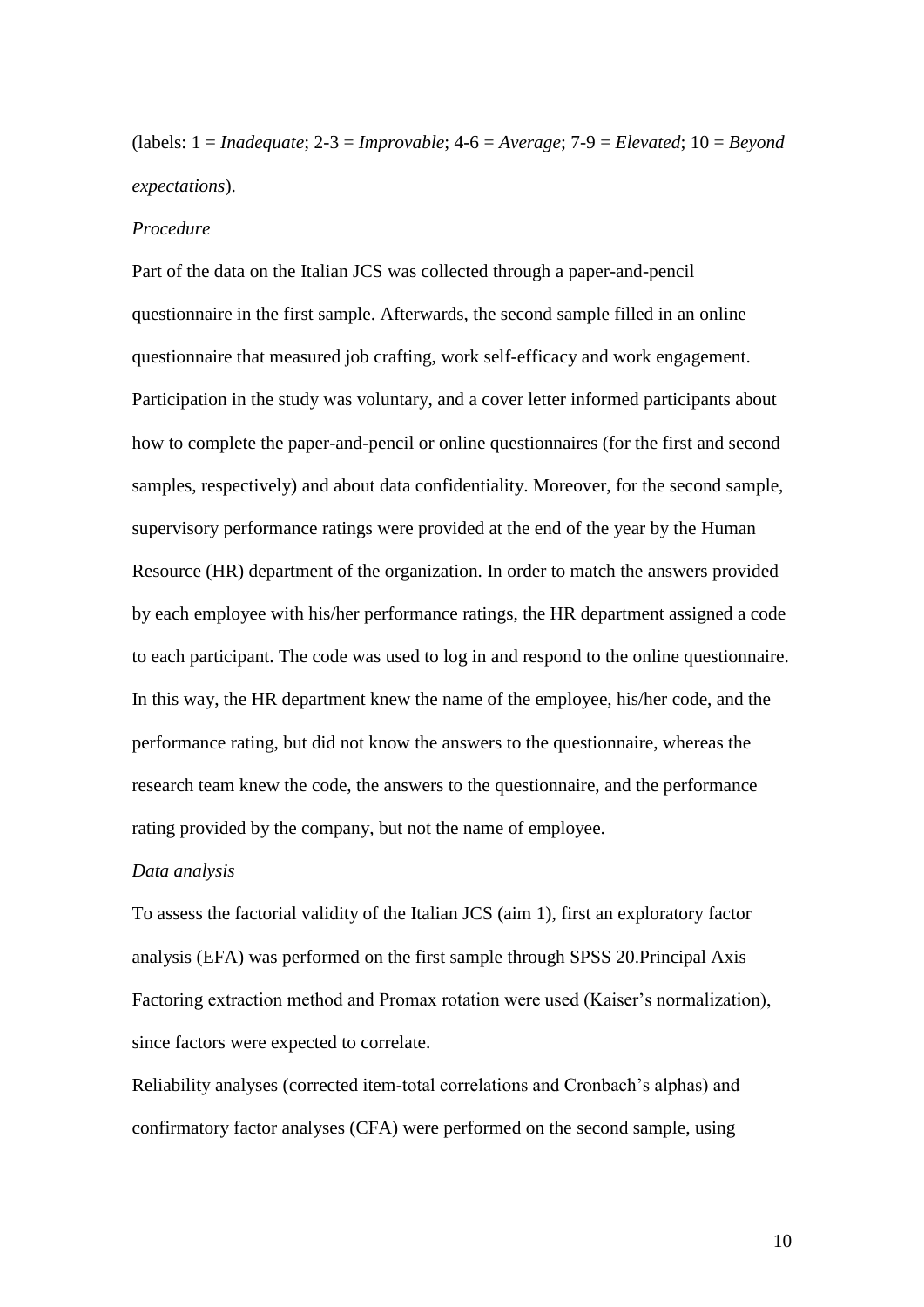Mplus7 (Muthén & Muthén, 2012) for the CFA. To test the model goodness of fit, the following indices were considered: the chi-square value  $(\chi^2)$ ; the Comparative Fit Index (CFI); the Tucker-Lewis Index (TLI); the Root Mean Square Error of Approximation (RMSEA); the Standardized Root Mean Square Residual (SRMR). Moreover, to verify the association of job crafting with other relevant variables (aims 2 and 3), its correlations with work self-efficacy, work engagement and job performance were investigated for the second sample, by using Pearson's *r* coefficient.

#### **Results**

As regards the EFA, the resulting structure was in line with the scale developed by Tims et al. (2012), with regard to its positive dimensions, and showed three factors (see Table 1): increasing structural job resources (five items), increasing social job resources (five items) and increasing challenging job demands (five items). Factor loadings ranged between |.45| and |.83| for increasing structural job resources, between |.44| and |.87| for increasing social job resources, and between [.57] and [.79] for increasing challenging job demands.

#### **TABLE 1**

The factor solution absorbs 55% of the total variance. More specifically, increasing structural job resources explained 38% of the variance, increasing social job resources explained 12%, and increasing challenging job demands explained 5%. Factors reported a correlational pattern quite similar to the one in Tims et al. (2012) study: the higher correlation resulted between increasing structural job resources and increasing challenging job demands ( $r = .66$ ), followed by the correlations between increasing social job resources and increasing challenging job demands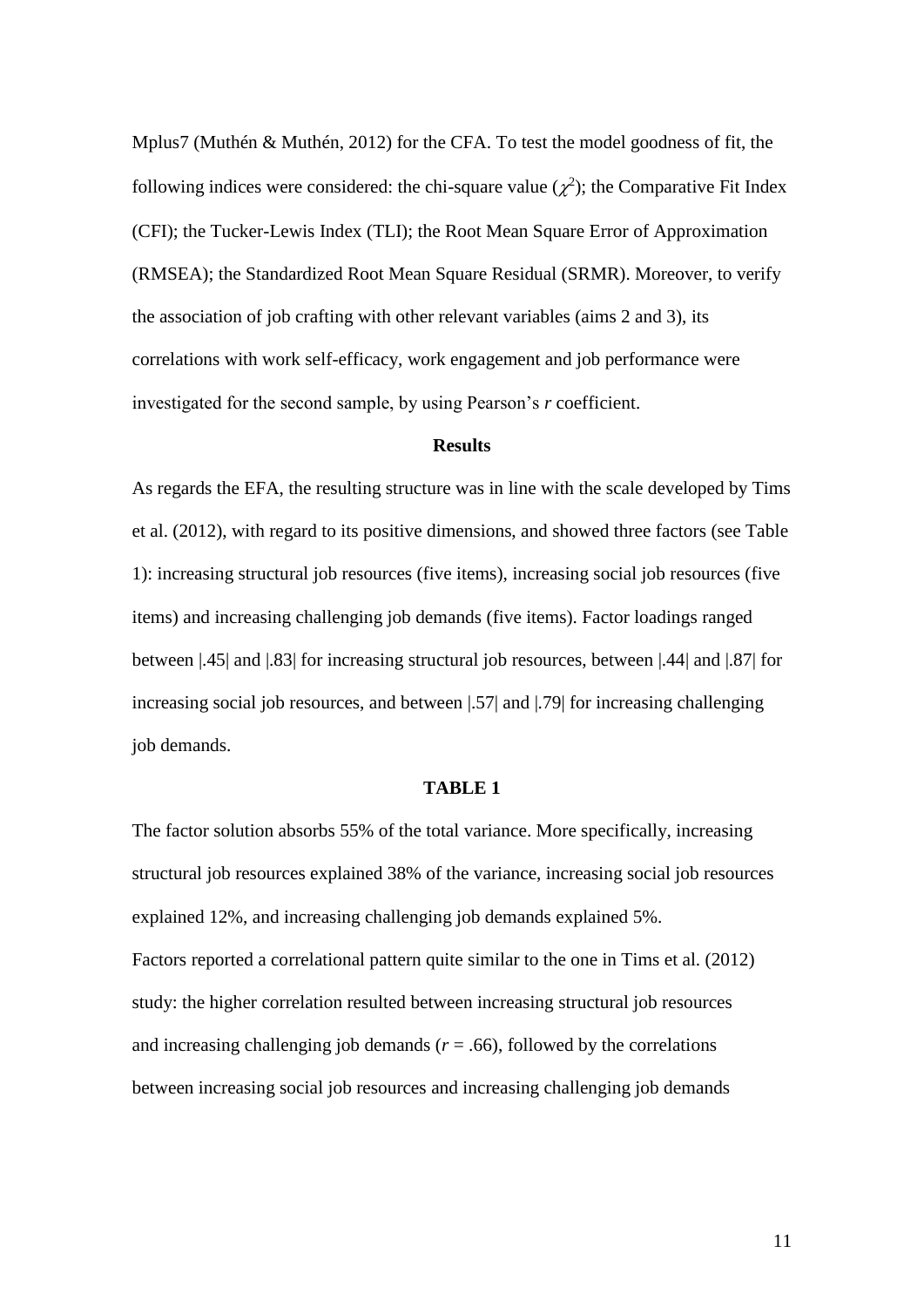(*r*= .43), and between increasing structural job resources and increasing social job resources  $(r = .36)$ .

However, considering the reliability properties of the 15 items (analyzed on the second sample), we found that two items, i.e. Str5 ("I decide on my own how I do things") and Soc5 ("I ask colleagues for advice"), showed a low item-total correlation (.29 and .39, respectively). Accordingly, item Str5 was dropped, since its correlation with the scale (.29) was far below the limiting value (.40). In order to decide whether to maintain item Soc5, a CFA was run on the remaining 14 items. Since the resulting fit indices were not completely adequate<sup>1</sup>, item Soc5 was eliminated, obtaining the final 13-item scale  $(\Delta X^2 = 61.254, df = 12, p = .000).$ 

Finally, a CFA was conducted on the posited three-factor model (i. e. Model 1) and its fit compared with several alternative models by testing the change  $\text{in} X^2$ . These alternative models assumed a two-factor structure, obtained by combining two of the three dimensions (i.e., Models 2, 3 and 4), or a mono-factorial structure (i.e., Model 5, see Table 2). In line with our theoretical assumptions, the three-factor model showed the best fit with the data, suggesting the conformity of the Italian JCS to the scale developed by Tims et al. (2012) and its factorial validity.

#### **TABLE 2**

All items of the three-factor model (Model 1) loaded only on the hypothesized factors and factor loadings ranged between |.55| and |.82| for increasing structural job resources, between |.53| and |.74| for increasing social job resources, and between |.48| and |.71| for increasing challenging job demands (Figure 1). Correlations between factors were good. In particular, it has to be noted the elevated correlation between increasing structural job

 $1X<sup>2</sup>$  (df = 74) = 268.624, p = .000; RMSEA = 0.08; CFI = .91; TLI = .88; SRMR = .05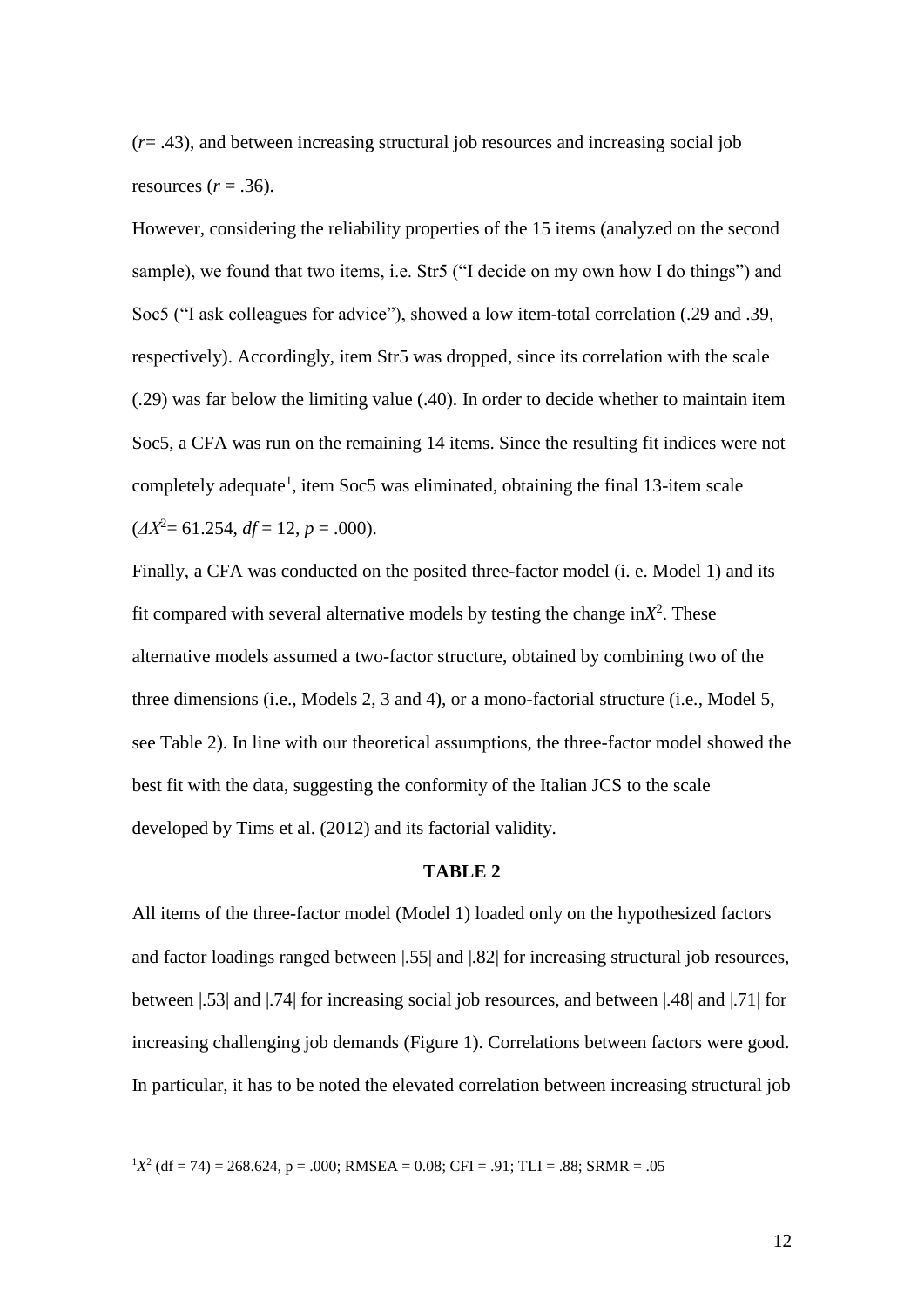resources and increasing challenging job demands (.92). In this regard, as above mentioned, the fit of a two-factor solution that merged these two dimensions (Model 2) was worse than the fit of the three-factor structure (Model 1, see M2-M1 comparison in Table 2). More specifically, the TLI was lower than the limiting value of .90, making Model 2 not completely acceptable (Tucker & Lewis, 1973). Therefore, despite the high correlation, this study cannot consider the two dimensions of increasing structural job resources and increasing challenging job demands as a unique one.

As regards the reliability statistics (Cronbach's alphas and item-total correlations), they were adequate for each scale, i.e. increasing structural job resources (four items,  $\alpha$  .81, item-total correlations ranging from .52 to .69), increasing social job resources (four items, α .74, item-total correlations ranging from .43 to .62) and increasing challenging job demands (five items, α .78, item-total correlations ranging from .45 to .62).

### **FIGURE 1**

Finally, as expected, the three job crafting dimensions (i.e. increasing structural job resources, increasing social job resources and increasing challenging job demands) were positively correlated with work self-efficacy and work engagement. In particular, correlations among increasing structural job resources and increasing challenging job demands, on the one side, and work self-efficacy and engagement, on the other side, were strong (ranging from .44 and .59), whereas increasing social job resources was more weakly correlated with self-efficacy  $(r = .15)$  and engagement  $(r = .20)$ . Moreover, increasing challenging job demands and increasing social job resources correlated positively, although modestly  $(r = .19$  and  $.14$  respectively), with job performance, whereas increasing structural job resources showed no significant association with performance.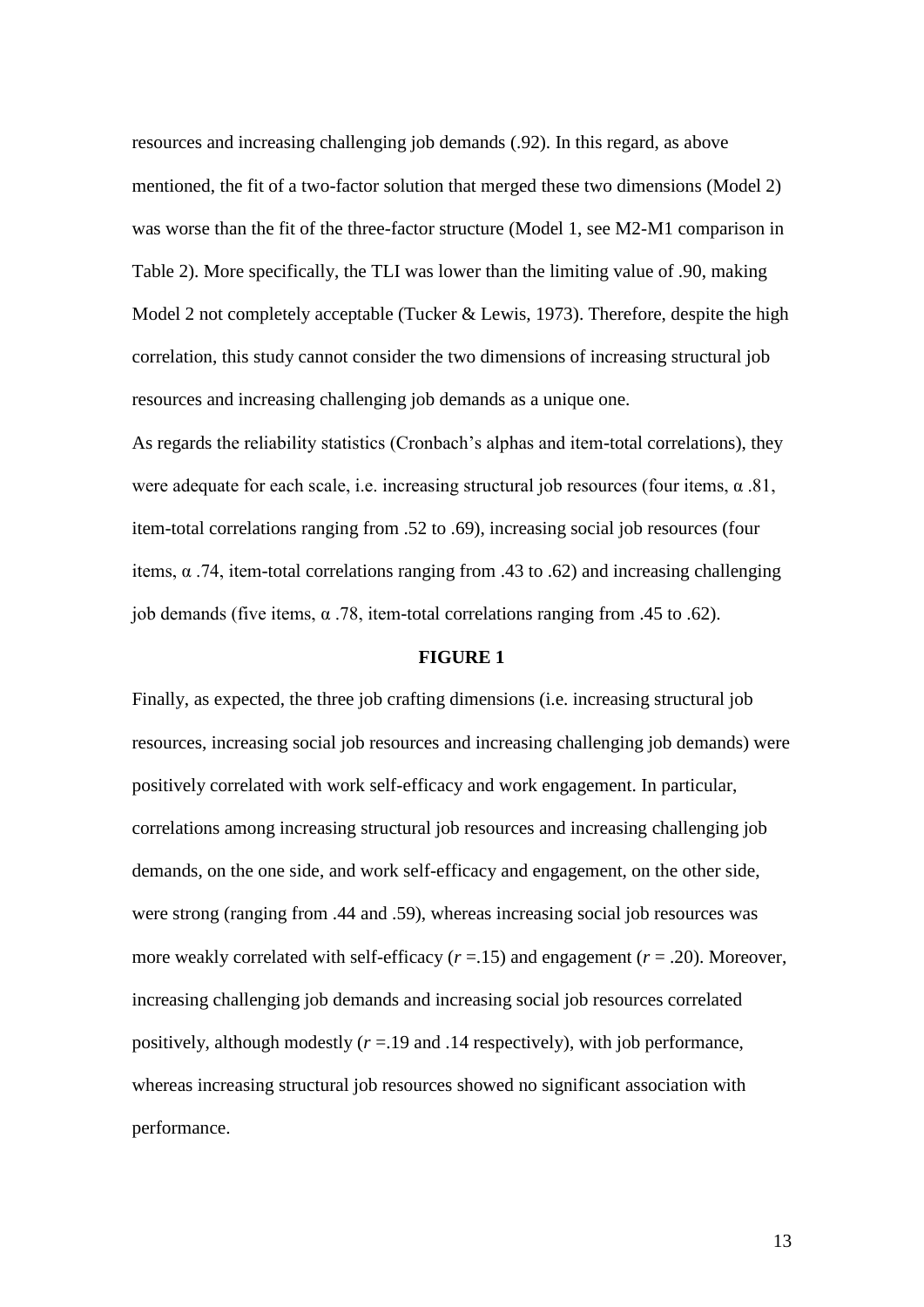#### **TABLE 3**

#### **Conclusions**

The overall purpose of the study was to provide first psychometric evaluations of the Italian version of the JCS developed by Tims et al. (2012), operationalized by using the three dimensions oriented in the positive direction of *increasing* (i.e., increasing structural job resources, increasing social job resources, and increasing challenging job demands), as suggested by literature (Bakker et al., 2012). As expected, the exploratory factor analysis revealed a three-factor structure. The content of each factor was in line with our theoretical assumptions and all items loaded on each primary factor (see Table 1). Nevertheless, the reliability indices led us to drop two items, related to increasing structural job resources and increasing social job resources, because of their low item-total correlation. Confirmatory factor analyses performed on the final 13-item Italian JCS proved the three-factor structure (Model 1), which fitted the data better than the alternative solutions with one factor or two factors.

The reliabilities of the final scales were satisfactory. [The Cronbach's alpha](http://scholar.google.it/scholar?q=the+cronbach%E2%80%99s+alpha+coefficients&hl=it&as_sdt=0&as_vis=1&oi=scholart&sa=X&ei=psZpUZu8EYTX4ATmj4HYAw&ved=0CCwQgQMwAA)  [coefficients,](http://scholar.google.it/scholar?q=the+cronbach%E2%80%99s+alpha+coefficients&hl=it&as_sdt=0&as_vis=1&oi=scholart&sa=X&ei=psZpUZu8EYTX4ATmj4HYAw&ved=0CCwQgQMwAA) in particular, are in line with those found by Tims et al. (2012): .81 for increasing structural job resources, .74 for increasing social job resources and .78 for increasing challenging job demands (alphas were respectively .76, .73 and .77 in the original study).

Finally, we investigated the correlations of employees' job crafting behaviors with self-reported work self-efficacy and work engagement, and with performance evaluations expressed by their direct supervisors. The resulting pattern of relations provided additional evidence of the validity of the Italian JCS,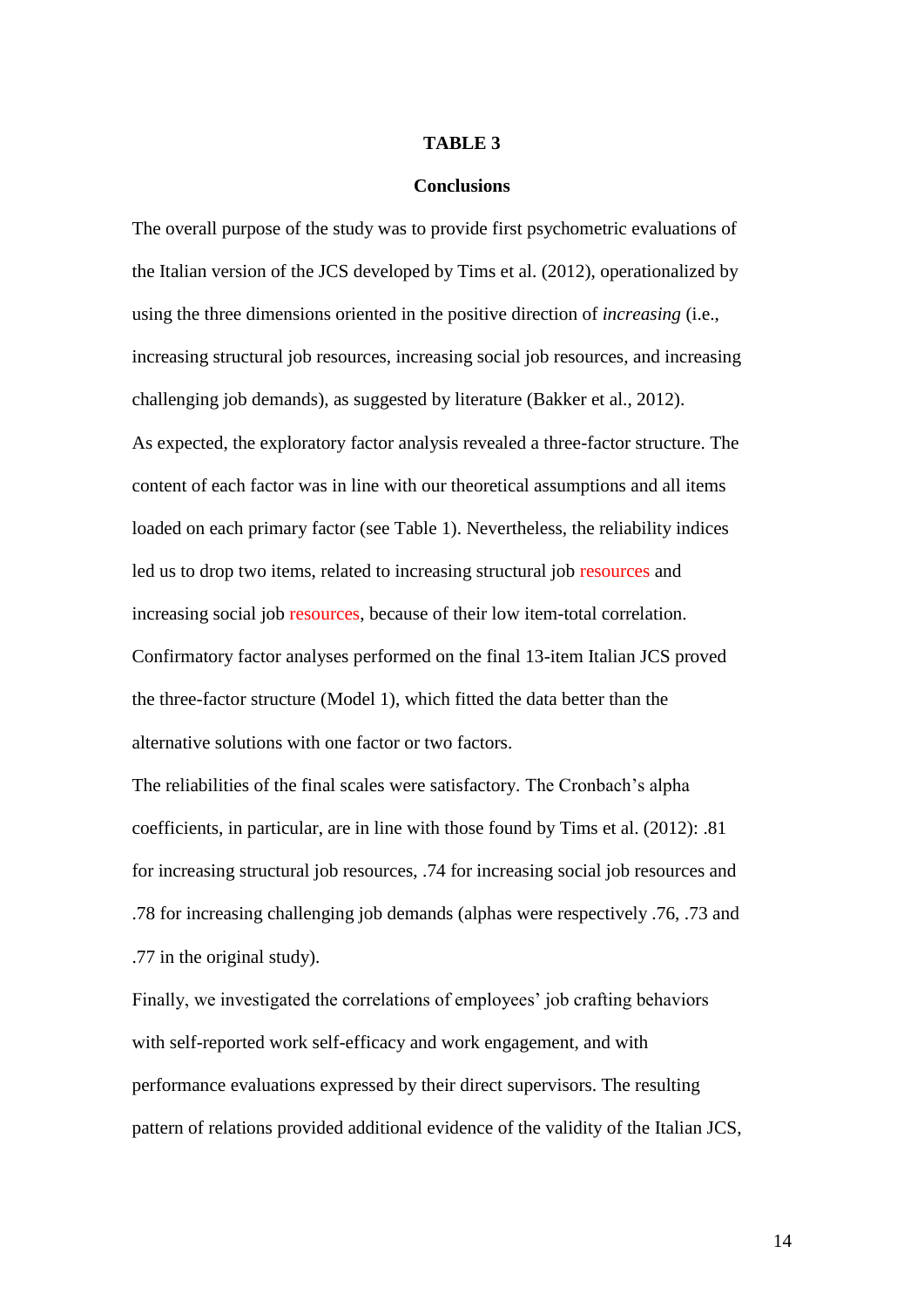in terms of convergent and criterion validity. Indeed, all the three job crafting dimensions were positively associated with the other variables, with the only exception of increasing structural job resources that was not significantly related to job performance. A possible explanation could be that most of the items belonging to this dimension refers to the development of future competences, not directly affecting current goal achievement. Further research is needed to better examine the modest correlations that we found among some of our variables, as reported in details in the Result section. For example, future studies may use a social measure of self-efficacy, which might be more strongly associated with those crafting behaviors oriented toward attaining satisfactory degrees of social interactions or seeking support (i.e., increasing social job resources). All in all, the expected links of job crafting with individual proactivity, operationalized as self-efficacy beliefs, and with desirable individual and organizational outcomes, as employees' engagement and performance, have been supported.

A limitation of the present study is the use of a cross-sectional design that does not permit to establish definite relations of causality between variables. However, the focus was on the validation of the Italian JCS and future longitudinal research can better address patterns of influence between job crafting and other variables. Future studies can also confirm the psychometric characteristics of the instrument on larger samples and considering different classes of employees. Multi-group research design could be useful, for example, to verify potential peculiarities of the construct of job crafting and its dimensions within multiple professional groups. This could contribute to a deeper understanding on how (and whether) diverse types of workers use job crafting strategies differently.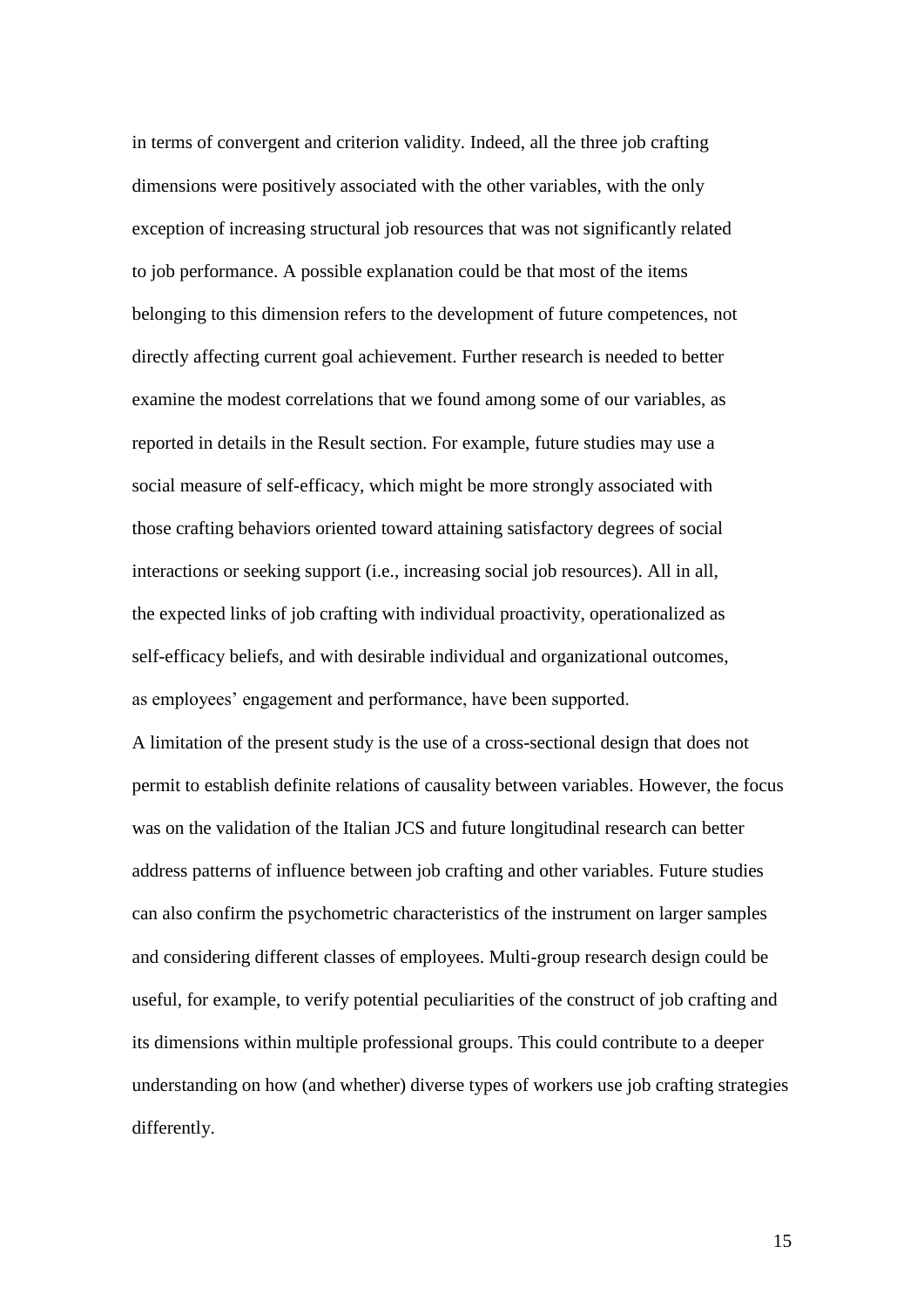The availability of a tool to measure crafting behaviors can both enhance additional research on the topic and uncover useful practical implications. The questionnaire can be used, for example, in training or coaching courses aimed at increasing skills of flexibility, initiative and disposition to change. This may provide trainees with an opportunity to check their inclination to job crafting, identifying strengths and areas of improvement related to the forms that job crafting can assume. Moreover, the instrument can be used within the organizational check-up processes, to analyze to what extent job crafting strategies are used and which of these strategies can be promoted to all employees or to specific groups. Finally, the questionnaire can help to recognize job crafting best practices already available in the organization, which may guide social and training activities for newcomers.

#### **References**

- BAKKER, A.B. & DEMEROUTI, E. (2014). Job demands-resources theory. In P.Y. Chen & C.L. Cooper (Eds.), *Work and Wellbeing* (pp. 37-64). Chichester, UK: Wiley-Blackwell.
- BAKKER, A.B. & SANZ-VERGEL, A.I. (2013). Weekly work engagement and flourishing: The role of hindrance and challenge job demands. *Journal of Vocational Behavior*, *83*(3), 397-409.
- BAKKER, A.B., TIMS, M. & DERKS, D. (2012). Proactive personality and job performance: The role of job crafting and work engagement. *Human Relations*, *65*(10), 1359-137.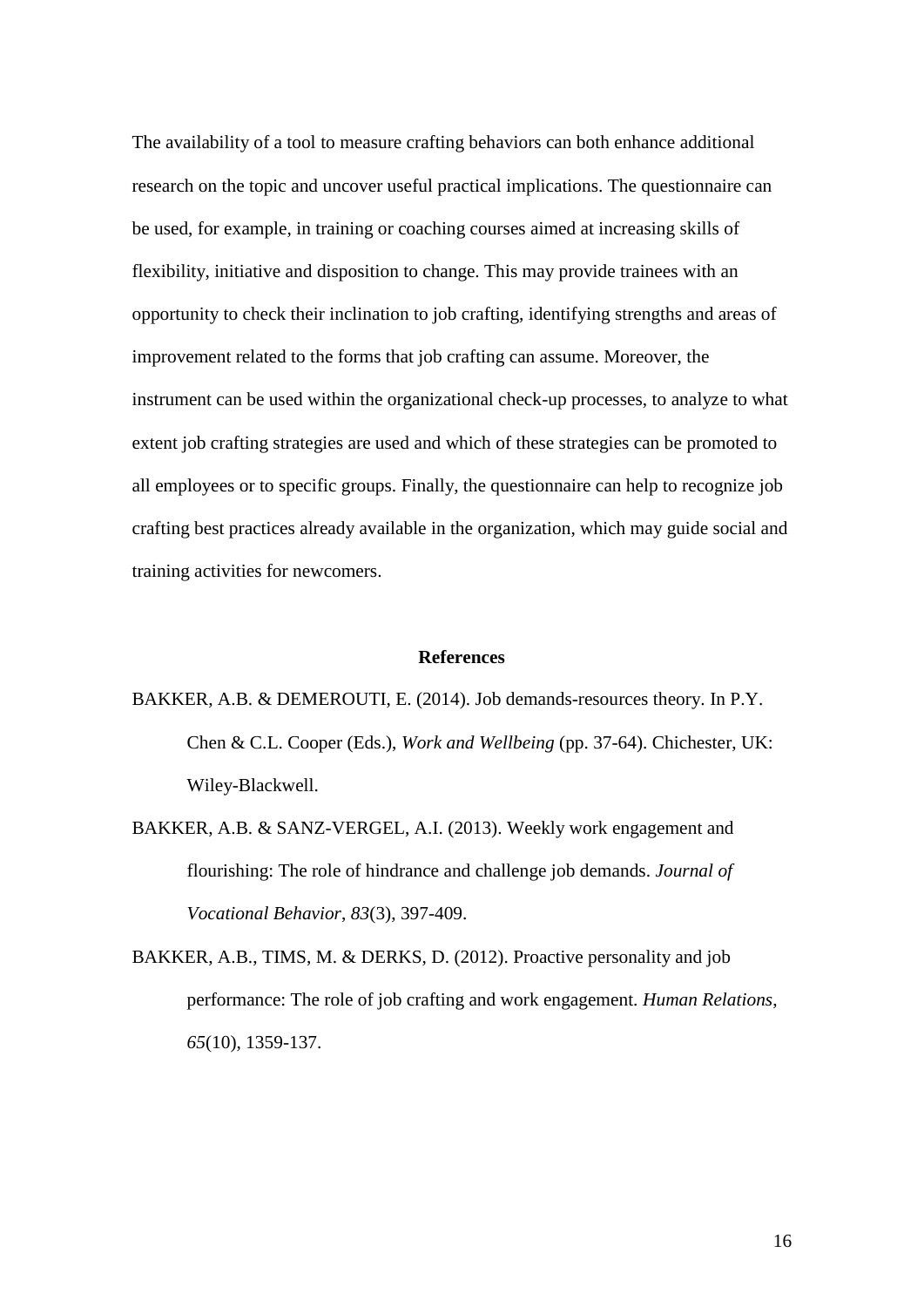BORGOGNI, L., DELLO RUSSO, S., PETITTA, L. & VECCHIONE, M. (2010).

Predicting job satisfaction and job performance in a privatized organization. *International Public Management Journal*, *13*(3), 275-296.

CALLEA, A., URBINI, F., INGUSCI, E. & CHIRUMBOLO, A. (2014). The relationship between contract type and job satisfaction in a mediated moderation model: The role of job insecurity and psychological contract violation. *Economic and Industrial Democracy*. Published online before print, DOI:

10.1177/0143831X14546238

- PETROU, P. (2013). Crafting the change: The role of job crafting and regulatory focus in adaptation to organizational change. Utrecht University: Utrecht. Available online at http://dspace.library.uu.nl/handle/1874/276440 (last access 11.11.2015)
- PETROU, P., DEMEROUTI, E. & HÄFNER, M. (2015). When fit matters more: The effect of regulatory fit on adaptation to change. European *Journal of Work and Organizational Psychology*, *24*(1), 126-142.
- PETROU, P., DEMEROUTI, E., PEETERS, M.C., SCHAUFELI, W.B. & HETLAND, J. (2012). Crafting a job on a daily basis: Contextual correlates and the link to work engagement. *Journal of Organizational Behavior*, *33*(8), 1120-1141.
- BALDUCCI, C., FRACCAROLI, F. & SCHAUFELI, W. B. (2010). Psychometric Properties of the Italian Version of the Utrecht Work Engagement Scale (UWES-9). A Cross-Cultural Analysis. *European Journal of Psychological Assessment*, *26*(2), 143-149.
- TIMS, M. & BAKKER, A.B. (2010). Job crafting: Towards a new model of individual job redesign. *Journal of Industrial Psychology*, *36*(2), 1-9.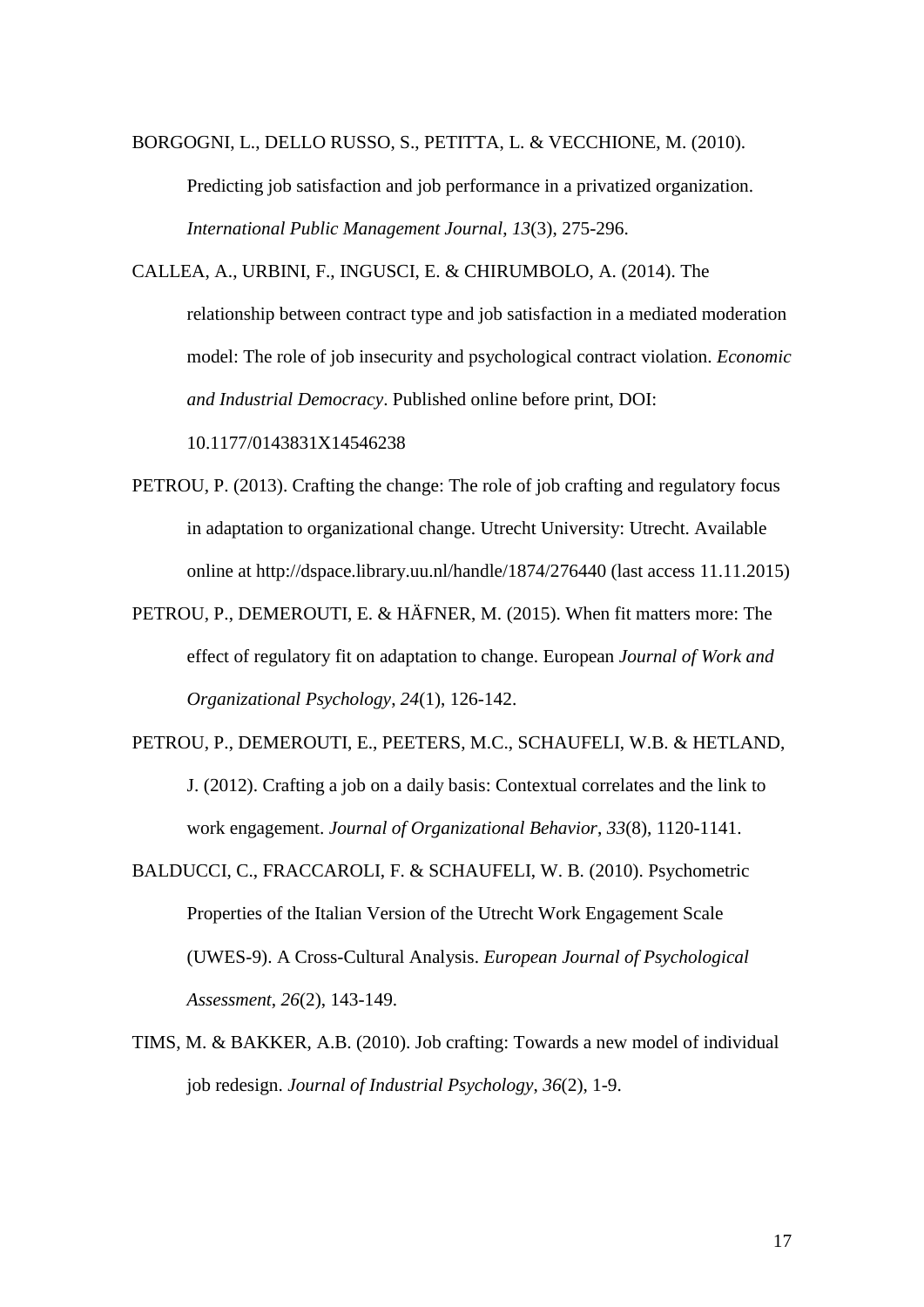- TIMS, M., BAKKER, A.B. & DERKS, D. (2012). Development and validation of the job crafting scale. *Journal of Vocational Behavior*, *80*(1), 173-186.
- TIMS, M., BAKKER, A.B. & DERKS, D. (2015) Job crafting and job performance: A longitudinal study. *European Journal of Work and Organizational Psychology*, *24*(6), 914-92
- TUCKER, L.R. & LEWIS, C. (1973). A reliability coefficient for maximum likelihood factor analysis. *Psychometrika*, *38*(1), 1-10.
- VAN DEN HEUVEL, M., DEMEROUTI, E., BAKKER, A.B. & SCHAUFELI, W.B. (2010). Personal resources and work engagement in the face of change. In J. Houdmont & S. Leka, *Contemporary occupational health psychology: Global perspectives on research and practice* (vol. 1, pp. 124-150). Chichester, UK: Wiley-Blackwell.
- ZITO, M., CORTESE, C.G. & COLOMBO, L. (2015). Nurses' exhaustion: the role of flow at work between job demands and job resources. *Journal of nursing management*. Published online before print, DOI: 10.1111/jonm.12284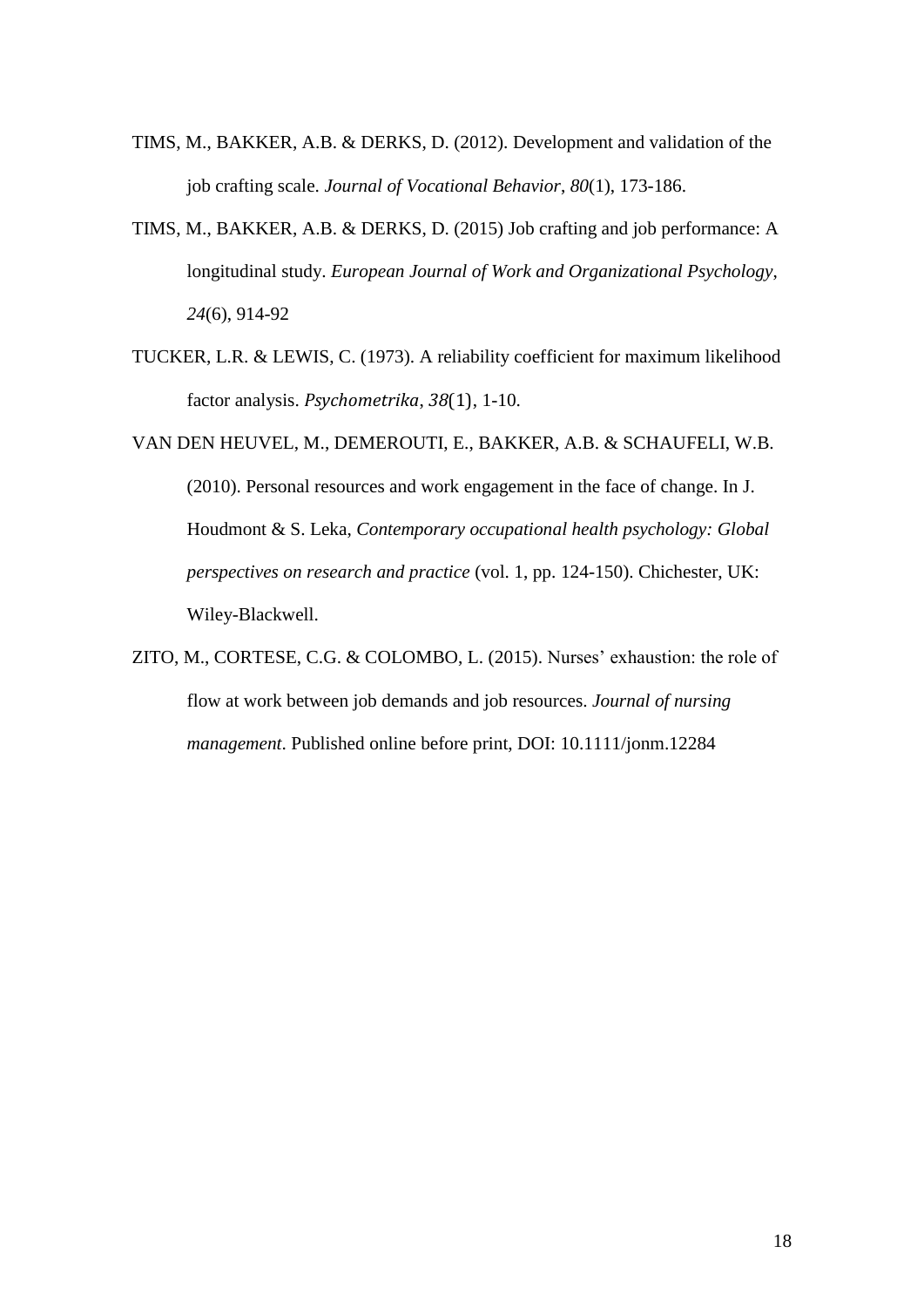#### **Table 1**

*Exploratory factor analysis on the initial 15-item JCS (PAF extraction; Promax rotation; Kaiser's normalization; N = 311)*

| <b>Item</b>      |                                                                                                                                                                                                                                    | M    | <b>SD</b>         | <b>Factors</b>  |          |         |
|------------------|------------------------------------------------------------------------------------------------------------------------------------------------------------------------------------------------------------------------------------|------|-------------------|-----------------|----------|---------|
| Code             | <b>Items</b>                                                                                                                                                                                                                       |      |                   | <b>STR</b>      |          | SOC CHA |
| Str2             | Creo le condizioni per crescere professionalmente<br>[I try to develop myself professionally]                                                                                                                                      | 5.03 | 1.38              | .83             | .02      | .02     |
| Str1             | Creo le condizioni per sviluppare le mie capacità sul lavoro<br>[I try to develop my capabilities]                                                                                                                                 | 4.95 | 1.33              | .82             | .04      | .02     |
| Str3             | Faccio in modo di imparare nuove cose al lavoro<br>[I try to learn new things at work]                                                                                                                                             | 5.49 | 1.27              | .80             | .01      | .04     |
| Str4             | Uso a pieno le mie capacità<br>[I make sure that I use my capacities to the fullest]                                                                                                                                               | 5.39 | 1.26              | .69             | $-.05$   | .00.    |
| Str5             | Decido autonomamente come svolgere il mio lavoro<br>[I decide on my own how I do things]                                                                                                                                           | 4.82 | 1.42              | .45             | $-.08$   | .11     |
| Soc <sub>2</sub> | Chiedo al mio capo se è soddisfatto del mio lavoro<br>[I ask whether my supervisor is satisfied with my work]                                                                                                                      | 3.45 | 1.76              | $-.11$          | .87      | $-.04$  |
| Soc1             | Chiedo al mio capo di farmi da "coach"<br>[I ask my supervisor to coach me]                                                                                                                                                        | 3.80 | 1.62              | .15             | .77      | $-.18$  |
| Soc4             | Chiedo ad altre persone di darmi feedback sulla mia prestazione<br>[I ask others for feedback on my job performance]                                                                                                               | 3.64 | 1.73              | $-.24$          | .73      | .21     |
| Soc3             | Prendo ispirazione dal mio capo<br>[I look to my supervisor for inspiration]                                                                                                                                                       | 4.05 | 1.77              | .18             | .66      | $-.06$  |
| Soc <sub>5</sub> | Chiedo consigli ai miei colleghi<br>[I ask colleagues for advice]                                                                                                                                                                  | 4.70 | 1.34              | .01             | .44      | .14     |
| Cha <sub>4</sub> | Mi faccio carico regolarmente di attività "extra", pur non ricevendo<br>alcun compenso per queste<br>[I regularly take on extra tasks even thug I do not receive extra salary<br>for them]                                         | 4.57 | 1.56              | $-.03$          | $-.08$   | .79     |
|                  | Se ci sono delle novità, sono tra i primi ad acquisirle e testarle<br>Cha2 [If there are new developments, I am one of the first to learn about<br>them and try them out]                                                          | 4.67 | 1.45              | .04             | $-.04$   | .76     |
| Cha3             | Quando non c'è molto da fare al lavoro, ne approfitto per iniziare<br>nuovi progetti<br>[When there is no much to do at work, I see it as a chance to start new<br>projects]                                                       | 4.50 | 1.48              | .03             | .06      | .66     |
| Cha1             | Quando arriva un progetto interessante, offro proattivamente la mia<br>collaborazione<br>[When an interesting project comes along, I offer myself proactively<br>as project co-worker]                                             | 4.99 | 1.45              | .14             | .14      | .62     |
| Cha <sub>5</sub> | Mi sforzo di rendere il mio lavoro più stimolante riconoscendo tutte<br>le relazioni tra i suoi diversi aspetti<br>[I try to make my work more challenging by examining the<br>underlying relationships between aspects of my job] | 4.81 | 1.35              | .26             | .00      | .57     |
|                  | <b>Correlation between factors</b>                                                                                                                                                                                                 |      |                   |                 |          |         |
|                  |                                                                                                                                                                                                                                    |      | STR               | <b>STR</b><br>1 |          | SOC CHA |
|                  |                                                                                                                                                                                                                                    |      | SOC<br><b>CHA</b> | .36<br>.66      | 1<br>.43 |         |

*Note*. STR = increasing structural job resources;  $SOC$  = increasing social job resources; CHA = increasing challenging job demands.  $M =$  mean.  $SD =$  standard deviation.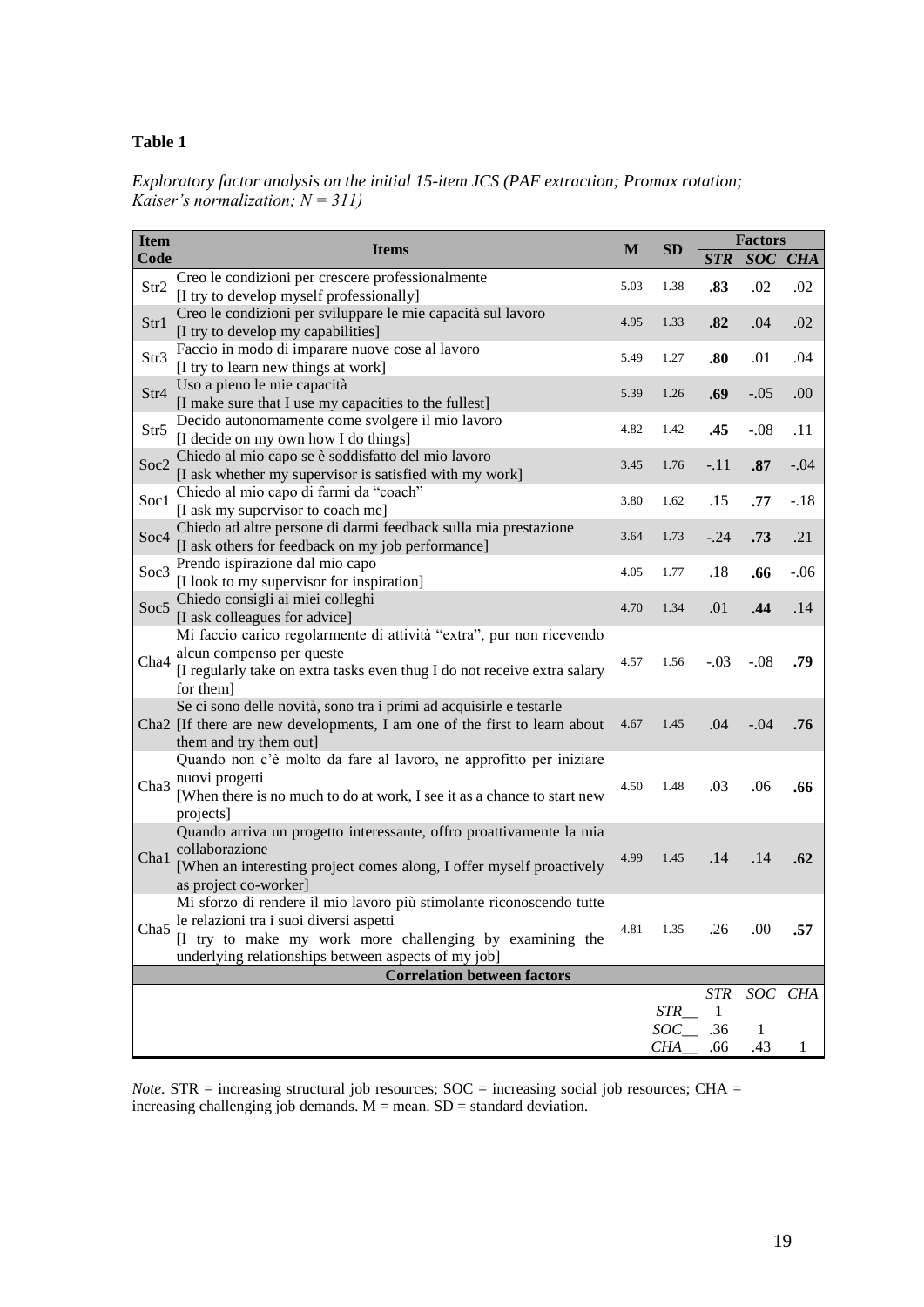## **Table 2**

*Results of the confirmatory factor analysis on the final 13-item JCS: model comparison (N = 410)*

| <b>MODEL</b>                                            | $X^2$   | df | $\mathbf{p}$ | <b>RMSEA</b> |     | CFI TLI | <b>SRMR</b> | <b>Model</b><br>comparison | $\varDelta X^2$ | df | $\mathbf{p}$ |
|---------------------------------------------------------|---------|----|--------------|--------------|-----|---------|-------------|----------------------------|-----------------|----|--------------|
| Model 1:<br>3-Factor<br>Model                           | 207.370 | 62 | .000         | .08          | .93 | .91     | .05         |                            |                 |    |              |
| Model 2:<br>2-Factor<br>Model<br>STR+CHA,<br><b>SOC</b> | 235.097 | 64 | .000         | .08          | .91 | .89     | .05         | $M2-M1$                    | 27.727          | 2  | .000         |
| Model 3:<br>2-Factor<br>Model<br>STR+SOC,<br><b>CHA</b> | 485.545 | 64 | .000         | .13          | .78 | .74     | .09         | $M3-M1$                    | 278.175         | 2  | .000         |
| Model 4:<br>2-Factor<br>Model<br>SOC+CHA,<br><b>STR</b> | 457.523 | 64 | .000         | .12          | .80 | .75     | .09         | $M4-M1$                    | 250.153         | 2  | .000         |
| Model 5:<br>1-Factor<br>Model                           | 494.778 | 65 | .000         | .13          | .78 | .74     | .09         | $M5-M1$                    | 287.408         | 3  | .000         |

*Note*. STR = increasing structural job resources; SOC = increasing social job resources; CHA = increasing challenging job demands.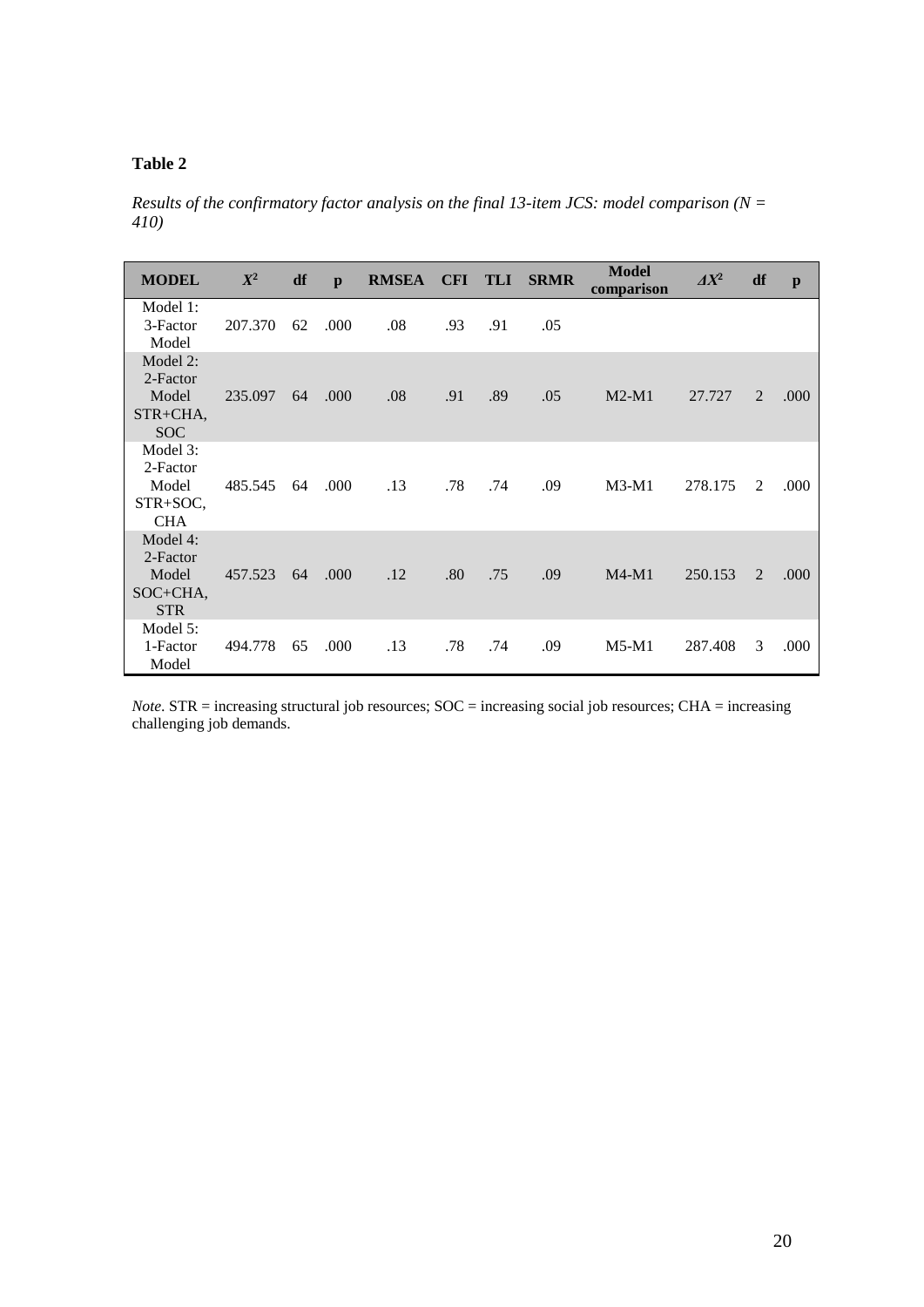#### **Table 3**

## *Relations to other constructs: Pearson's r coefficients (N = 410)*

| <b>Dimensions of</b><br>job crafting | Work<br>self-efficacy | Work engagement | <b>Job performance</b><br>ratings |
|--------------------------------------|-----------------------|-----------------|-----------------------------------|
| STR                                  | $.57*$                | $.59*$          | .10                               |
| <b>SOC</b>                           | $.15*$                | $20*$           | $.14*$                            |
| าัHA                                 | .58*                  | .44*            | $19*$                             |

*Note*.STR = increasing structural job resources; SOC = increasing social job resources; CHA = increasing challenging job demands. \* p< .01.